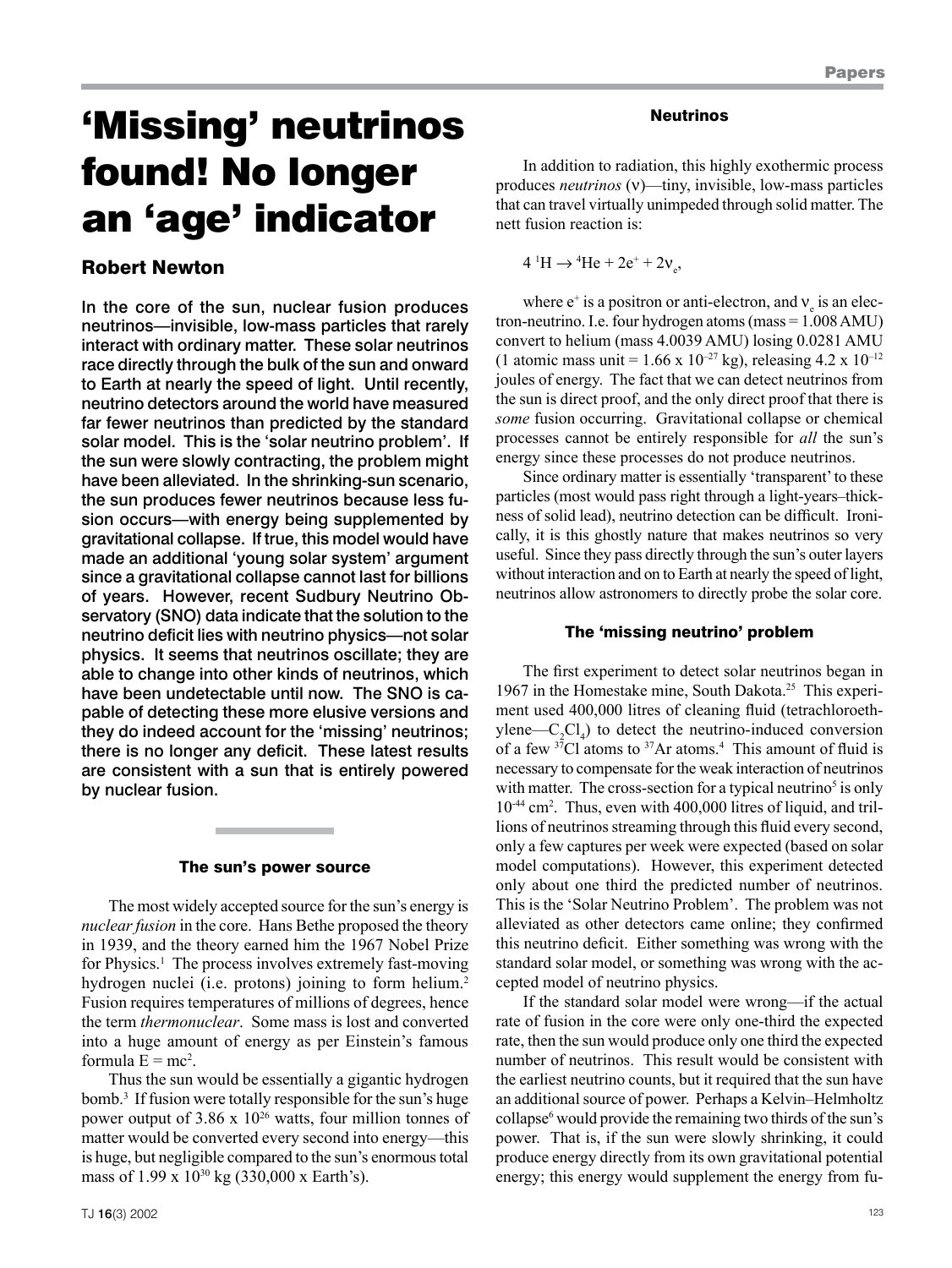sion. This was only one possibility, but evolutionists had to dismiss it out of hand because of their belief in billions of years. A gravitational collapse cannot sustain the sun for billions of years whereas fusion (in principle) can.

If it could have been demonstrated that the sun did derive two thirds of its power from a gravitational collapse, this might have made a nice 'young solar system' evidence for creationists to add to the growing list.7 And it was reasonable at the time of the earliest neutrino results to propose that this was one *possible* solution to the solar neutrino problem. Yet, there is nothing in the Biblical creation model that *requires* this solution. Indeed, creationist astronomers have previously warned against using the sun as an age indicator one way or the other because they claimed there was not enough evidence to tell.<sup>8</sup>

## Oscillating neutrinos explain 'missing' ones?

However, the most recent research does not support this model. The latest data are consistent with a sun that is powered entirely by fusion; it appears that a substantial gravitational collapse is not needed. Since fusion is more efficient than gravitational collapse, the sun has sufficient fuel to produce energy for billions of years. This does *not* mean that it **has** been producing energy for this long. Thus, a fusion power source does **not** indicate that the sun is billions of years old.<sup>9</sup>

Because of observations at the Sudbury Neutrino Observatory, it now appears that the solution to the solar neutrino problem lies with neutrino physics. There are three types (called 'flavours') of neutrinos. These are electron neutrinos (ν<sub>e</sub>), muon neutrinos (ν<sub>u</sub>) and tau neutrinos (ν<sub>τ</sub>)—each of these is a neutral, low-mass version of a corresponding charged lepton.<sup>10</sup> The sun produces only electron neutrinos. Moreover, the earlier radiochemical neutrino detectors (including Homestake) could detect only this flavour. The neutrino oscillation theory proposes that neutrinos can switch flavours. This is an elegant solution to the solar neutrino problem; the reason neutrino observatories detected only one third the expected number of neutrinos is because two thirds have switched into flavours that could not be detected. The theoretical and experimental basis for this proposed solution is explained in detail in the following section.

Initially, this neutrino oscillation model met with much resistance;<sup>11</sup> for oscillations to occur, neutrinos must have at least a small amount of rest mass, yet they were previously thought to be massless, and this was consistent with standard particle physics theory. Nonetheless, the latest data are consistent with this model as will be shown below.

#### Recent experiments find missing neutrinos

There are different kinds of neutrino detectors, which use different methods and are sensitive to different energy ranges of neutrinos. Radiochemical detectors (such as Homestake)

detect only a raw count of neutrinos—without energy resolution, or information on direction. Other detectors use a water Čerenkov $12$  method; these can detect the precise time of the neutrino event, and estimate the energy and direction<sup>13</sup> of the incoming neutrino. The trade-off is energy threshold—they can detect only high-energy neutrinos. A comprehensive discussion of all existing detectors and their results would be quite lengthy. This article will focus on the latest results from the Sudbury Neutrino Observatory; these data make a compelling case for Neutrino Oscillations.

The Sudbury Neutrino Observatory (SNO) is a water Čerenkov detector located in INCO's Creighton mine near Sudbury, Ontario, Canada.<sup>14</sup> The SNO consists of a sphere, 12 m in diameter, filled with heavy water  $(D, O)$ ,<sup>15</sup> and surrounded by light water  $(H_2O)$ —to provide shielding from non-neutrino sources such as radioactivity.<sup>16</sup> When a neutrino interacts with the heavy water, the Čerenkov photons generated within the sphere are detected by an array of 9,456 photomultiplier tubes placed around the sphere.

SNO can detect neutrinos in three different ways: the charged current  $(CC)$  reaction,<sup>17</sup> the elastic scattering  $(ES)$ reaction,<sup>18</sup> and the neutral current (NC) reaction.<sup>19</sup> The CC reaction can detect only electron neutrinos  $(v_0)$ . The ES reaction can detect *all* neutrino flavours, but with reduced sensitivity to  $v_{\mu}$  and  $v_{\tau}$ . The NC reaction detects all neutrino flavours with equal sensitivity. By comparing the measured rates of the three reactions, it is possible to determine if any neutrinos are of a non-electron flavour. The reactions are listed below. The d represents a deuteron.<sup>20</sup> The p, n, and e- are a proton, neutron, and electron, respectively. The  $v_x$  indicates that all flavours of neutrinos can undergo the reaction.

$$
vx + evx + evx + d  $\rightarrow$  p+p+ e  
v<sub>x</sub> + e  
p+n+v<sub>x</sub> (EC)  
(ES)
$$

The latest SNO results are now examined<sup>21</sup> and compared with predictions. Using the standard solar model, Bahcall, Pinsonneault, and Basu have predicted<sup>22</sup> a total neutrino flux (φ) for the <sup>8</sup>B solar neutrinos<sup>23</sup> at  $5.05^{+1.01}_{-0.81} \times 10^6$ cm-2s-1 which can be compared with the observed values for each of the three reactions.<sup>24</sup> In the measured values shown below, the first error bars are statistical and the second are systematic. The results are normalized for the <sup>8</sup>B neutrino spectrum with an energy threshold of 5 MeV. All values are in units of  $10^6$  cm<sup>-2</sup>s<sup>-1</sup>.

$$
\phi_{CC} = 1.76^{+0.06}_{-0.05} \text{ (stat)} \pm 0.09 \text{ (syst)}
$$
\n
$$
\phi_{ES} = 2.39^{+0.24}_{-0.23} \text{ (stat)} \pm 0.12 \text{ (syst)}
$$
\n
$$
\phi_{NC} = 5.09^{+0.44}_{-0.43} \text{ (stat)} \, ^{+0.48}_{-0.45} \text{ (syst)}
$$

The NC reaction (which detects all neutrino flavours equally) is consistent with the standard solar model predic